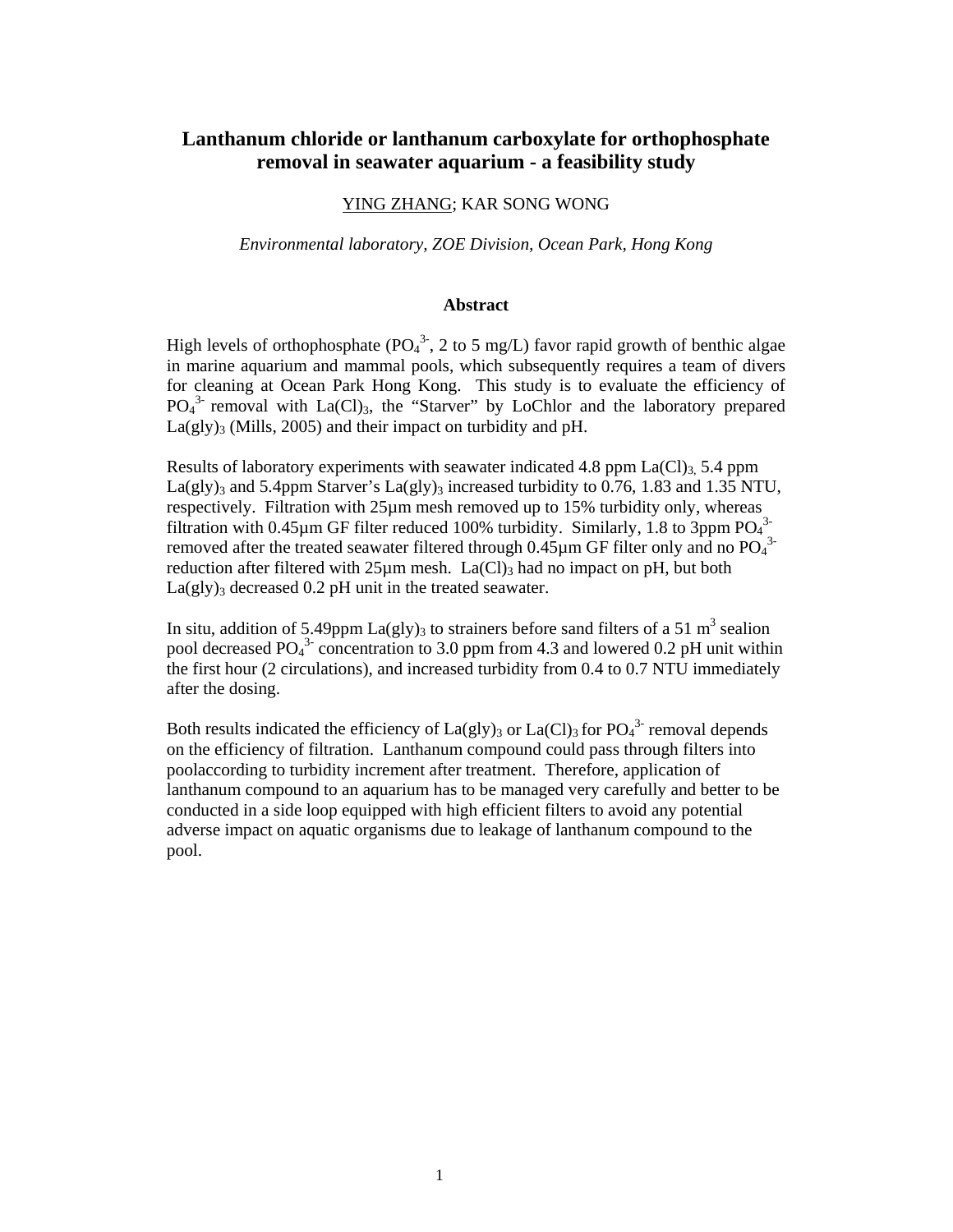## **Introduction**

High concentration of orthophosphates  $(PO_4^3)$  in dolphin pool and aquariums (Fig. 1) favors rapid growth of benthic algae at Ocean Park Hong Kong. A team of divers is subsequently required to conduct regularly cleaning (Figure 2).



In order to reduce  $PO_4^{3}$ -concentration, some aquarium such as shark reef exhibit has applied lanthanum chloride  $(La(Cl)_3; Charanda, 2004)$ . They found careful management of the dosing rate can reduce phosphate level to as low as 0.05ppm without leaking residual lanthanum in the water. Although  $PO<sub>4</sub><sup>3</sup>$  concentration was generally found reduced, some aquarist encounted fish mortality (Ennevor; 1994). Others (Mills, 2005) found the very fine suspended lanthanum phosphate and  $La(Cl)<sub>3</sub>$ particles could be carried through sand filters into the pool water and cause cloudiness in the pool. Those particles in the pool would continue to provide a source of phosphate for algal growth.

Mills (2005) claimed a new method to remove  $PO_4^{3}$  from water through circulation without causing water cloudiness problem. The method is to load filter media with aqueous suspensions of lanthanum glycolate  $(La(gly)3)$  and then remove lanthanum phosphate particles by backwashing sand filters. LoChlor also marketed similar product under the trademark "Starver", with active ingredient of  $133g/L$  La(gly)<sub>3</sub> (hexahydrate). Both claimed their method/product can reduce  $PO<sub>4</sub><sup>3</sup>$  level, improve turbidity, and have no impact on pH and suitable for any type of marine animal exhibit.

To identify the feasibility of applying those methods to our pools and aquarium for phosphate removal, with laboratory experienments, we (1) compared the efficiency of  $PO<sub>4</sub><sup>3</sup>$  removal among Starver product,  $La(gly)<sub>3</sub>$  and the  $La(Cl)<sub>3</sub>$ , and (2) evaluated their impact on pH and turbidity; with a marine mammal system, we (3) conducted a verification test with  $La(gly)_3$ .

### Method

1. Laboratory experiments to compare efficiency of  $PO<sub>4</sub><sup>3</sup>$  removal and impact on pH and turbidity with  $La(Cl)<sub>3</sub>$ ,  $La(gl)<sub>3</sub>$  or Starver product.

#### *Reagent*

Concentration of 24.2mg/ml LaCl<sub>3</sub> was prepared by dissolve  $0.242g$  of Lanthanum chloride (Accuchem) into10 ml deionized water and mixed with a stir bar.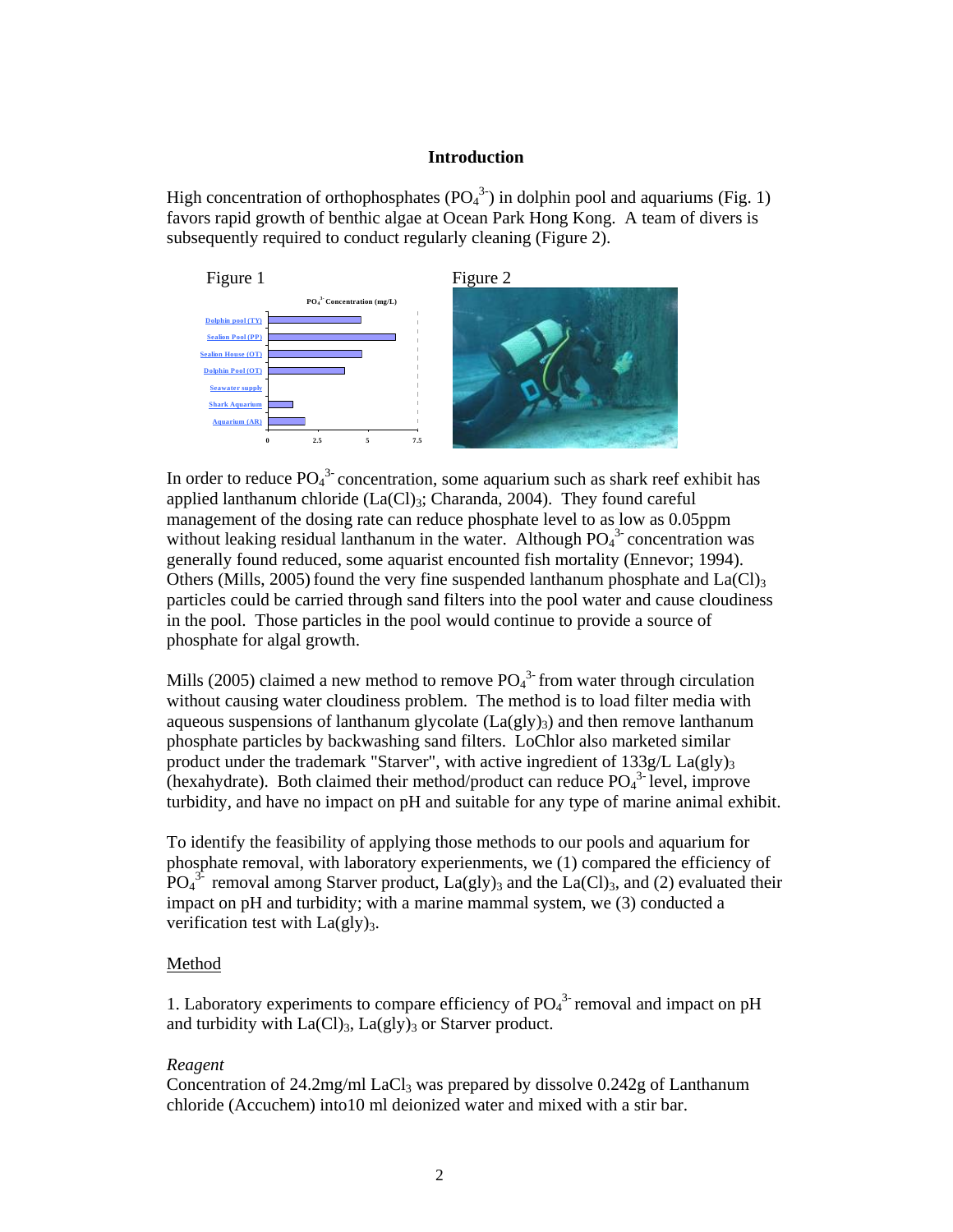Lanthanum glycolate 538mg/ml was prepared by dissolving 102 g of lanthanum chloride hepta-hydrate granules (Accuchem) in 90 ml of commercial grade 70% weight/volume glycolic acid at 15°C for 8 hours with gentle stirring, which yielded 70g of  $La(gly)_3$  in 130ml.

LoChlor under the trademark "Starver" has active ingredient of 133g/L lanthanum glycolate hexahydrate

# *Experiment set up*

For each trial, each of the six 15L bottles (Figure 3, 3 for treatment and 3 as control) was filled with 10L of seawater of a marine mammal pool, respectively. Phosphate level in the seawater is close to 4 ppm. With  $4.84$ mg/L LaCl<sub>3</sub> trial, 2 ml of 24.2mg/ml LaCl<sub>3</sub> concentration were dosed to 10L seawater. For  $5.4$ mg/L La(gly)<sub>3</sub>, 0.1ml of prepared 538mg/ml La(gly)<sub>3</sub>\ was added to 10 L. With 5.32mg/L La(gly)<sub>3</sub> by "Starver", 0.4 mL of Starver (133g/L La(gly)<sub>3</sub>) was added to 10 L.



Both treated and untreated seawater were aerated for 24 hours at room temperature. Turbidity, pH and concentration of  $PO<sub>4</sub><sup>3</sup>$  in each bottle were measured both before and after filtration through a 25um filter or a 0.45um GF filter (Figure 4).

2. Verification with  $La(gly)_3$  at a marine mammal facility

Two marine mammal pools of 51 m<sup>3</sup> each were used for this trial. One pool  $(\#2)$  is the control and the quarantine pool is for treatment. Each pool has independent life support system(Figure 5), which includes ozone, protein fractionators and 3 rapid sand filters of 1m<sup>2</sup> cross section area. Pool water turnover rate is 0.57 and 1.3hr, respectively, with filter pressure ranged between 8.5 and 9.9 Psi.

280 g of  $La(gly)$ <sub>3</sub> was poured into the strainer before the 3 filters evenly. Parallel water samples were collected from both treated and control pools at time 0, 0.5, 1, 2, 4, 6, 8 and 24 hours after treatment. Those samples were measured for pH, turbidity and  $PO<sub>4</sub><sup>3</sup>$  concentrations.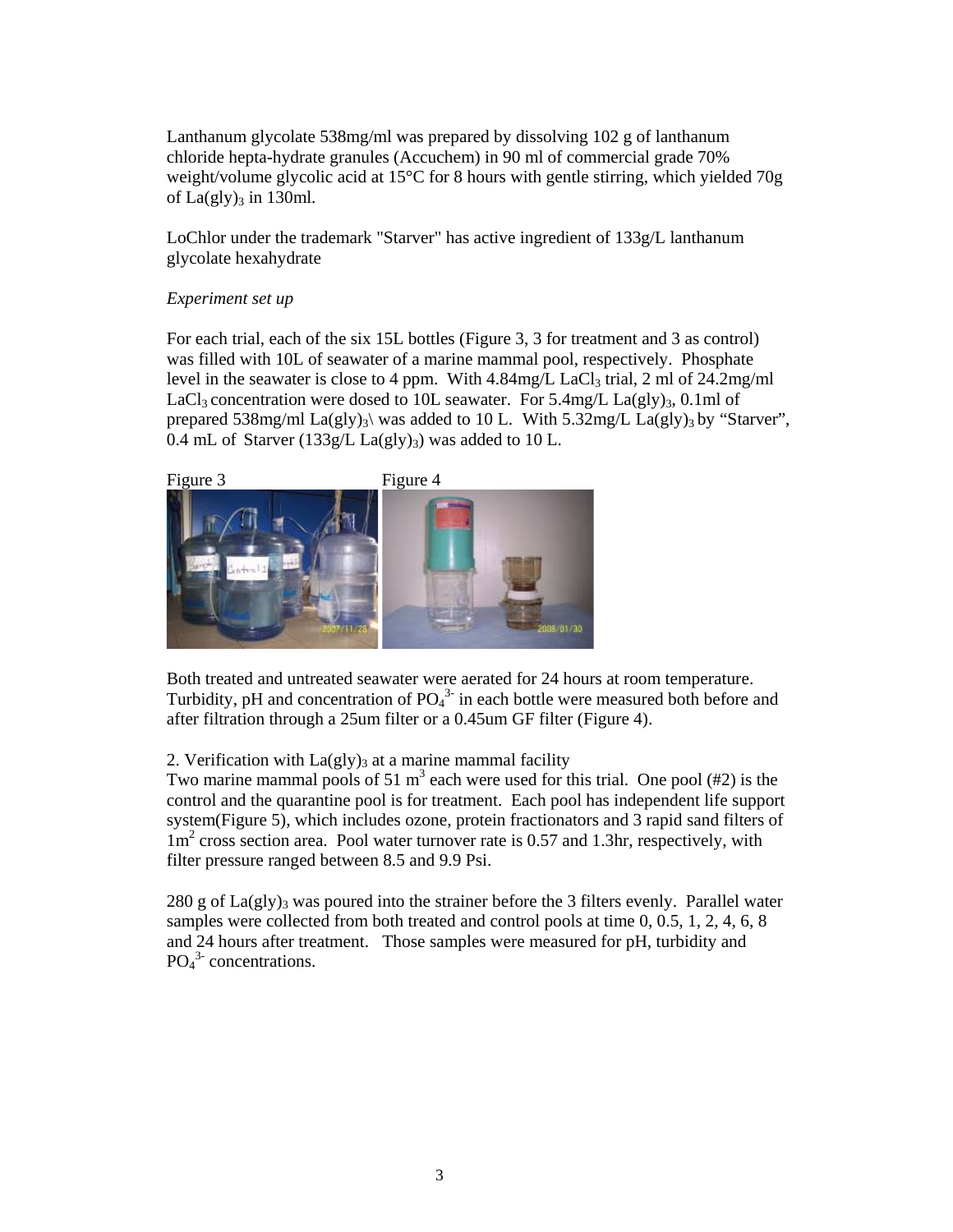



# Results and discussion

1. Laboratory experiments to compare the efficiency of  $PO<sub>4</sub><sup>3</sup>$  removal from seawater among  $La(Cl)<sub>3</sub>$ ,  $La(gly)<sub>3</sub>$  and Starver.

24 hours after the three treatments,  $PO<sub>4</sub><sup>3</sup>$  concentrations in seawater without filtration are similar to the control. After filtered through 25 µm pore size filter, only 2-3% of  $PO<sub>4</sub><sup>3</sup>$  concentration was reduced. However, after the La(gly)<sub>3</sub> treated seawater filtered through 0.45 µm pore size filter, 80% of  $PO_4^3$  was removed, and after the La(Cl)<sub>3</sub> and Starver treated seawater filtered through 0.45  $\mu$ m filter, 42% of PO<sub>4</sub><sup>3</sup> was removed. (Figure 6, 7 and 8).

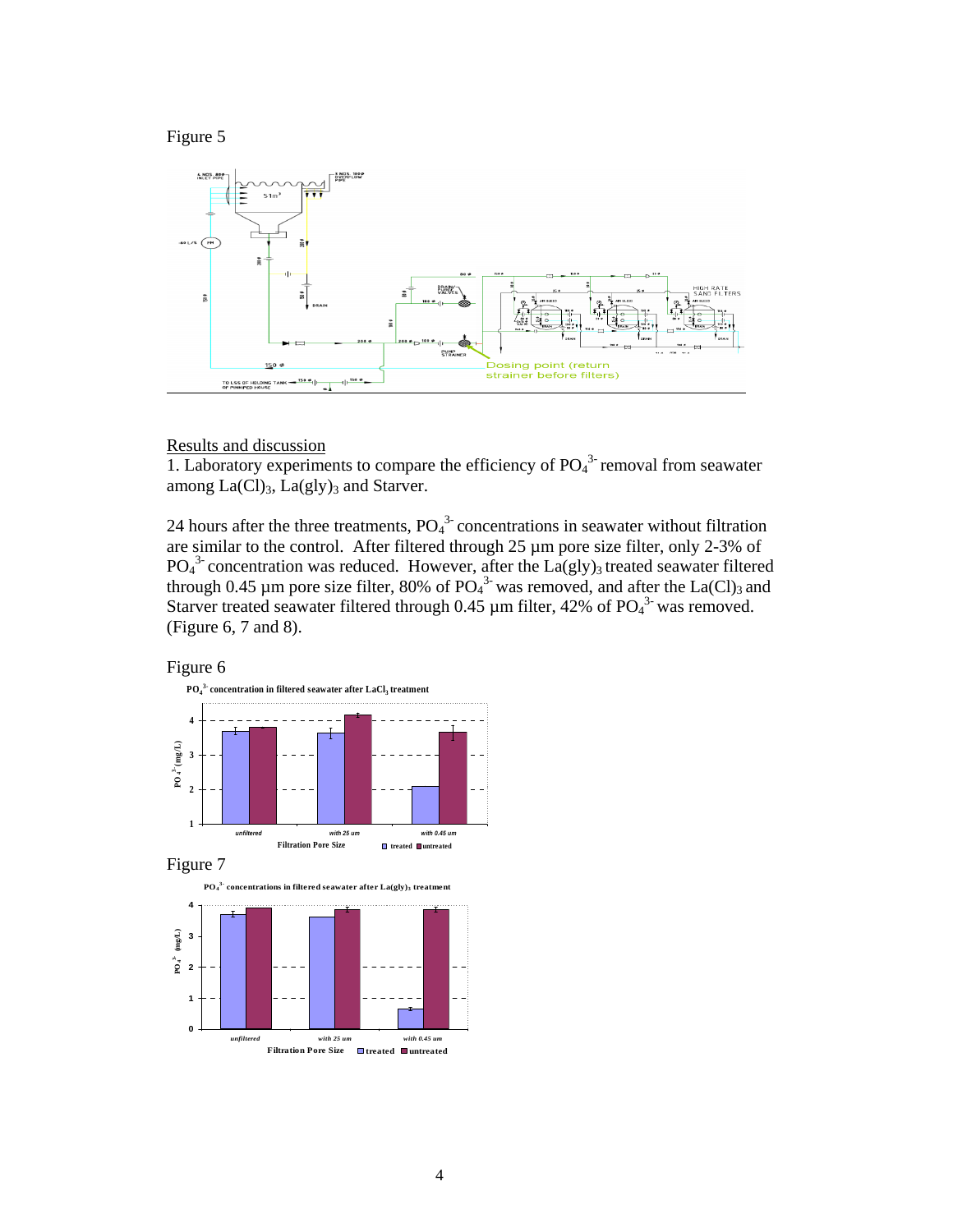



The results indicated that the efficiency of  $PO<sub>4</sub><sup>3</sup>$  removal mainly depends pore size of the filter, the smaller the pore size, the higher the efficiency. At the sametime, the lower efficiency of PO<sub>4</sub><sup>3-</sup> removal by La(Cl)<sub>3</sub> and Starver after filtration with 0.45  $\mu$ m filter implied  $La(gly)_3$  could form larger lanthanum  $PO_4^{3}$  compound and subsequently leak less lanthanum into water.

2. Laboratory experiments to evaluate the impact on pH and turbidity after  $La(Cl)_{3}$ ,  $La(gly)$ <sub>3</sub> or Starver product treatment.

#### *Impact on turbidity*

Without filtration,  $La(Cl)$ <sub>3</sub> increased turbidity from 0.12 to 0.88 NTU in seawater (Figure 9). Turbidity was reduced (82%) after filtered with 0.45µm pore size only but not with 25 µm pore size.





Addition of  $La(gly)$ <sub>3</sub> to seawater increased its turbidity from 0.17 to 2.0 NTU (Figure 10), and addition of Staver to seawater increased turbidity from 0.19 to 1.54 NTU (Figure 11). Similar to the efficiency of  $PO<sub>4</sub><sup>3</sup>$  removal, turbidity was almost not reduced (< 20%) after filtered with 25 µm pore size, but greatly reduced (>90%) after filtered with 0.45µm pore size. Turbidity removal with 0.45µm pore size was less efficient  $(82\%)$  in La(Cl)<sub>3</sub> treated water.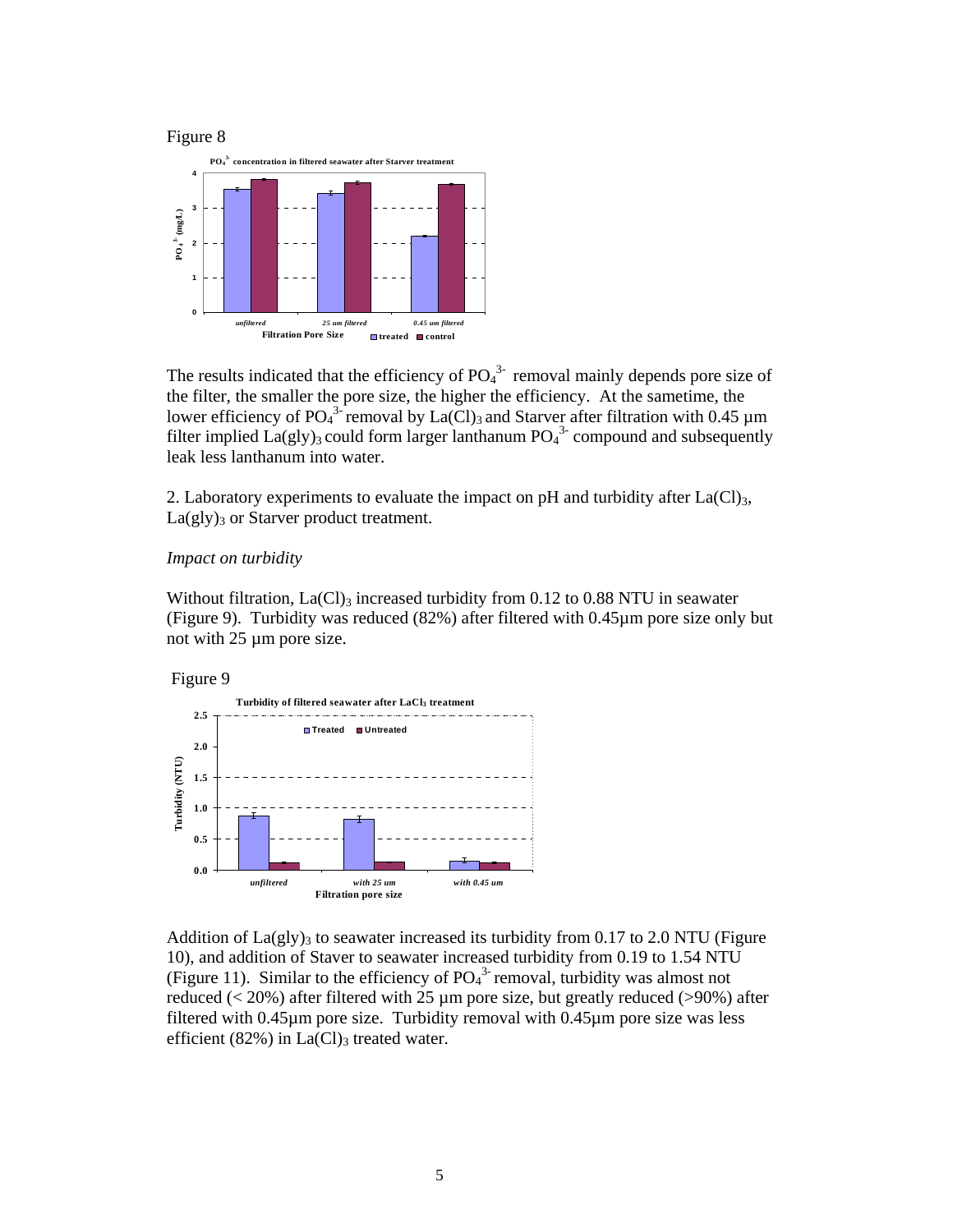#### Figure 10







The results demonstrated any of the three chemicals could increase turbidity in seawater due to the formation of lanthanum compound particles, mainly of  $< 25 \mu m$  but  $> 0.45$  µm in size. Without efficient circulation and filtration,  $PO<sub>4</sub><sup>3</sup>$  would not be efficiently removed from the system but the turbidity will increase. Therefore, it would be necessary to have efficient filtration system for any facility intended to apply either La(Cl)<sub>3</sub> or La(gly)<sub>3</sub> for the purpose of  $PO<sub>4</sub><sup>3</sup>$  removal.

## *Impact on pH*

Although  $La(gly)$ <sub>3</sub> is more efficient in phosphate removal, it decreased pH from 8.15±0.02 to 8.07±0.02 in the seawater (Figure 12), compared without significant pH decrease after treatment with either  $La(Cl)$ <sub>3</sub> or Starver.

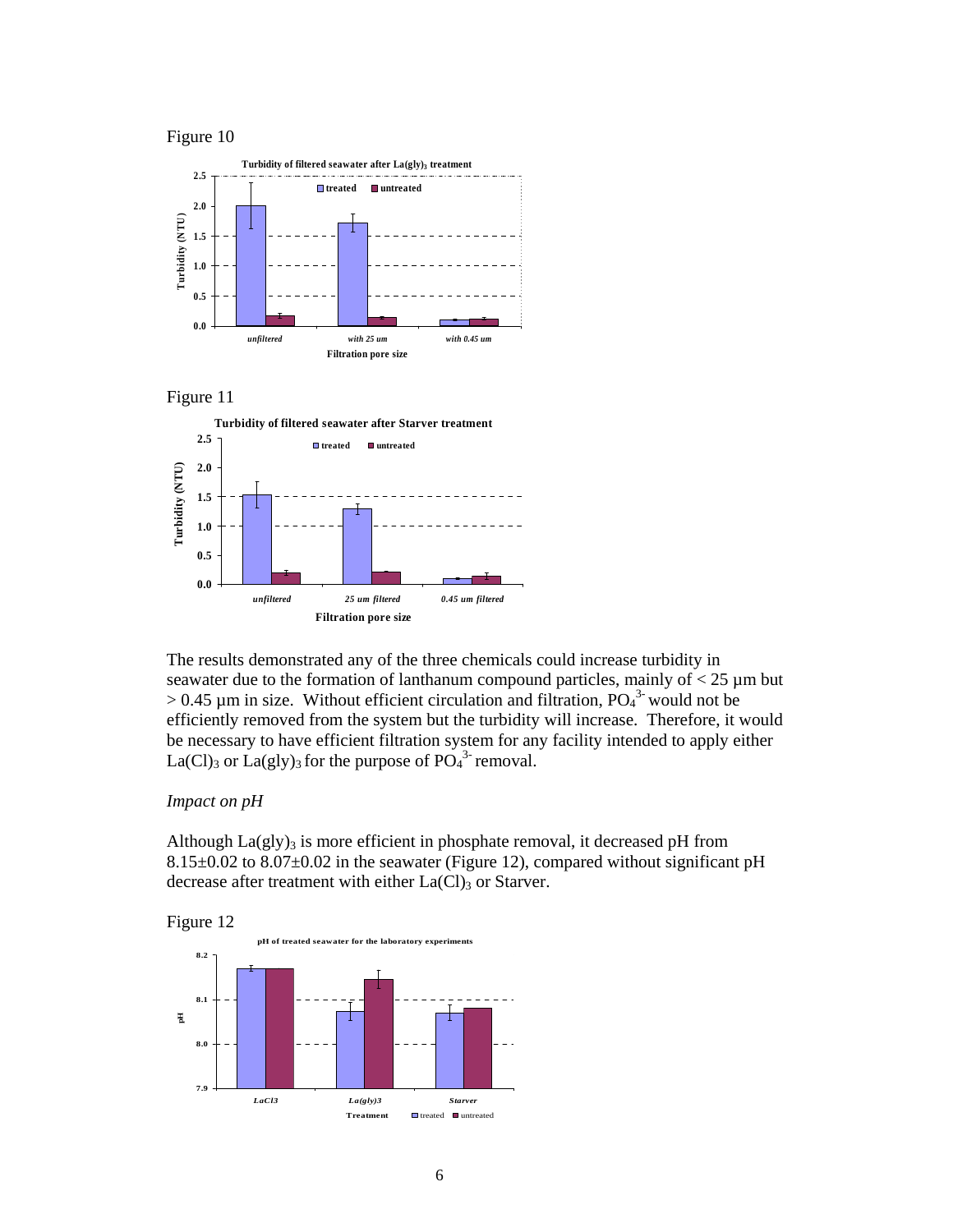# 3. Verification with  $La(gly)_3$  at a marine mammal facility

*Efficiency of PO4 3- removal* 

Figure 13 depicts the changes in  $PO<sub>4</sub><sup>3</sup>$  concentration within 24 hours inside the 51 m<sup>3</sup> sea lion pool after liquid  $La(gly)$ <sub>3</sub> addition (5.4 mg/L of the pool volume) to strainers before the three sand filters. After the completion of the first circulation (30 minutes), the PO<sub>4</sub><sup>3</sup> concentration decreased to 3.7 mg/L from the original 4.3 mg/L. After completion of the second circulation, the  $\overline{PO_4}^3$  further decreased to 3 mg/L. However, the rate of  $PO_4^3$  removal fell away as the dose was exhausted after 2 circulations.

Figure 13



For the purpose of comparison, the  $PO_4^3$  concentration was monitored during the same period in an untreated  $51 \text{ m}^3$  sealion pool without any water renewal or filter backwash (Figure 13). The  $PO_4^3$  concentration remained at 3.5 mg/L after first circulation (1.5) hrs) but gradually increased to 7.9 mg/L overnight, due to accumulation of biological waste from sealions. Filter pressure remained at 9 Psi throughout the 24 hrs period for both treated and untreated pools. Interestingly, the treated pool has no further increment in  $PO_4^3$  concentration over 24 hrs.

Application rate of lanthanum bonds to orthophosphate was denoted at a ratio of 1:1 (Mills.2005), i.e., it takes 1ppm lanthanum to remove 1ppm orthophosphate from freshwater. However, in our laboratory experiments with seawater, the ratio was 5:2 plus filtration with  $< 0.45 \mu m$  pore size. In the real-time trial at the sealion pool, only approximately 5:1 ratio was observed (1ppm orthophosphate removal with 5.4 ppm La(gly)<sub>3</sub>). It is possible that the lower efficiency than 1:1 was due to the higher ions in seawater than in freshwater, as lanthanum can bond and flocculate other minerals **(**Tokunaga; 1999)

## *Impact on turbidity*

In the treated pool, turbidity increased from 0.4 to 0.7 NTU immediately (<30 mins) after the dosing. The result, implied that, although lanthanum was expected to be loaded onto filters as flocculent to capture orthophosphate through mechanical filtration, some of the aqueous  $La(gly)_3$  passed through the filters immediately after dosing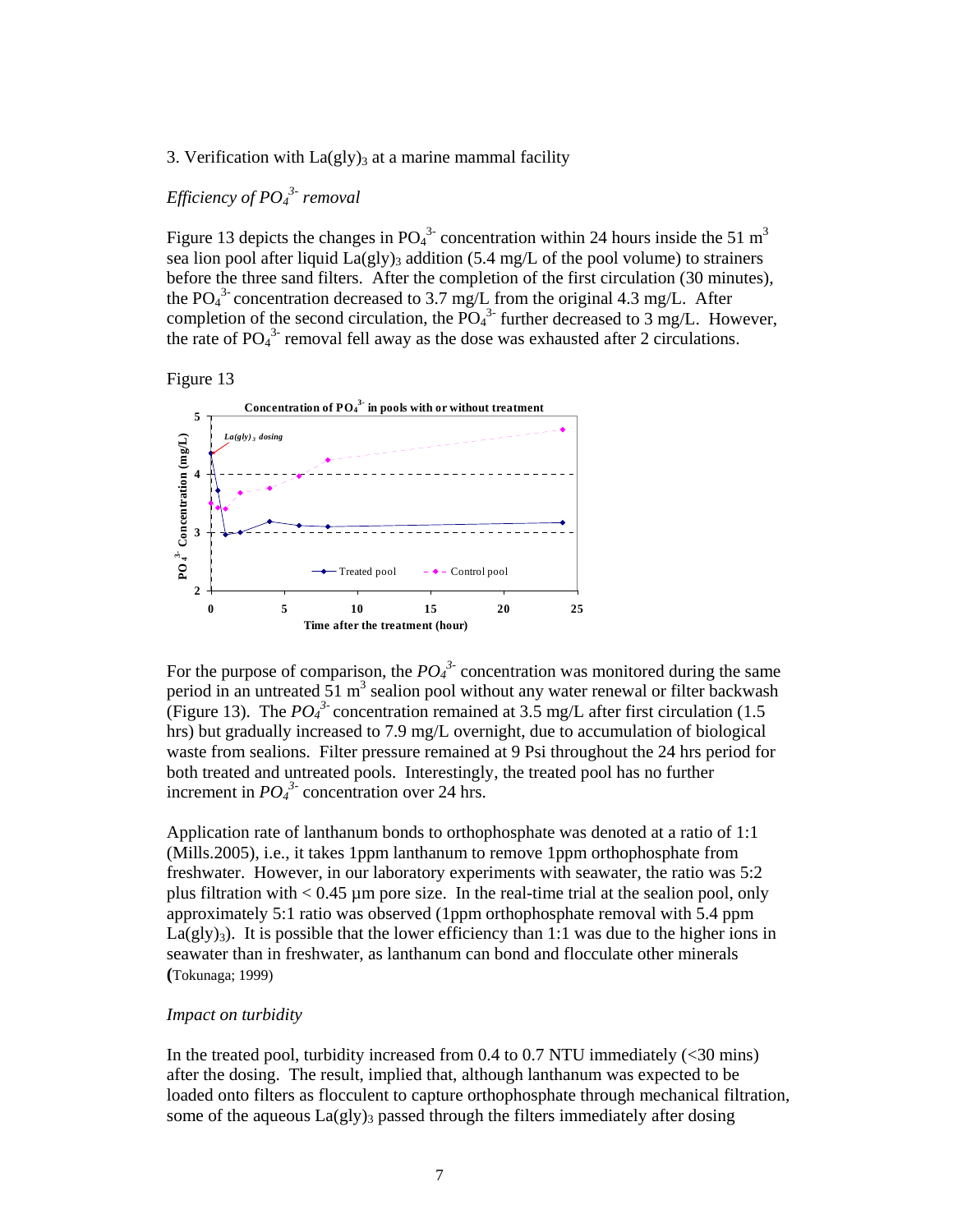(Figure 14). Amount of  $La(gly)_3$  loaded to the filters gradually increased through circulations and, therefore, the turbidity gradually decreased from  $0.4$  to  $< 0.15$  NTU and maintained over the 24hrs, as compared to the stable turbidity in the control pool.



#### *Impact on pH*

Similar to the results of laboratory experiments, addition of  $La(gly)$ <sub>3</sub> decreased pH of the sealion pool from 7.8 to 7.6 within the first 2 circulations (Fig. 16). The pH decrement in the control pool was likely due to the accumulation of biowaste from the sealion after the suspension of filter backwash for 24 hrs.



#### **Conclusion**

Although all lanthanum compound tested can remove  $PO_4^{3}$  from seawater, the efficiency of removal depends on the pore size of filters. Lanthanum compound could pass through filters and increase turbidity inside pool. Barry and Meehan (2000) have found lanthanum can cause significant mortality to Daphnia due to cloggin g filtration. Small lanthanum particles passed into pool could also potentially be trapped by gill lamellae of fish.

Therefore, application of lanthanum compound to an aquarium has to managed very carefully and better to be conducted in a side loop equipped with high efficient filters to avoid any potential adverse impact on aquatic organisms due to leakage of lanthanum compound to the pool.